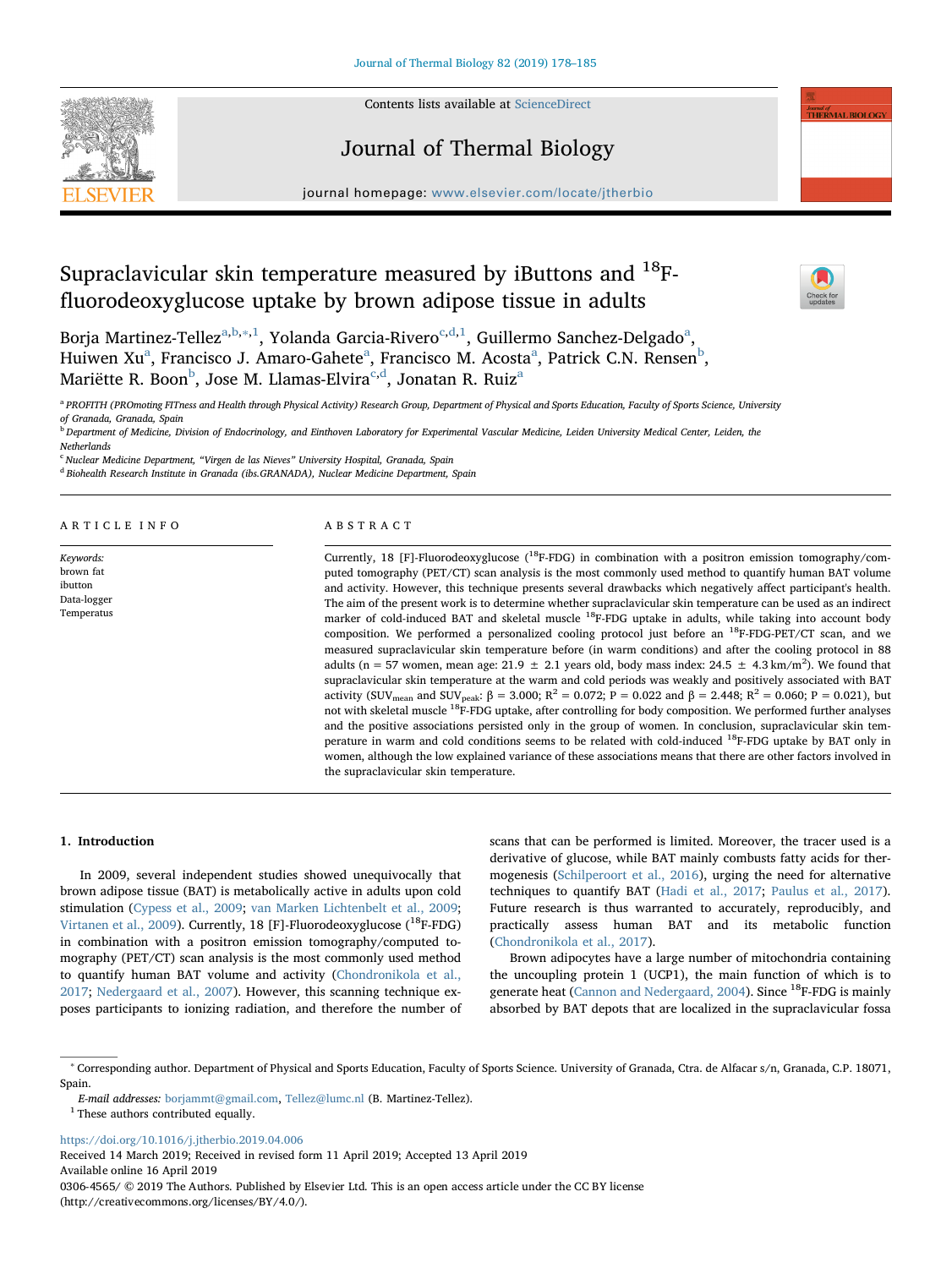| <b>Abbreviations</b> |                                           |          |             |          |  |  |  |  |  |  |  |
|----------------------|-------------------------------------------|----------|-------------|----------|--|--|--|--|--|--|--|
|                      | $^{18}$ F-FDG $^{18}$ F-Flurodeoxyglucose |          |             |          |  |  |  |  |  |  |  |
| <b>BAT</b>           | Brown adipose tissue                      |          |             |          |  |  |  |  |  |  |  |
| BMI                  | Body Mass Index                           |          |             |          |  |  |  |  |  |  |  |
| CP.                  | Cold period                               |          |             |          |  |  |  |  |  |  |  |
| <b>DXA</b>           | Dual-energy X-ray                         |          |             |          |  |  |  |  |  |  |  |
| PET-CT               | Positron                                  | Emission | Tomography- | Computer |  |  |  |  |  |  |  |
|                      | Tomography                                |          |             |          |  |  |  |  |  |  |  |
| SUV                  | Standardized uptake value                 |          |             |          |  |  |  |  |  |  |  |
| WP                   | Warm period                               |          |             |          |  |  |  |  |  |  |  |

([Leitner et al., 2017](#page-7-5)), supraclavicular skin temperature has been postulated as an indirect marker of BAT volume and activity ([Boon et al.,](#page-6-4) [2014;](#page-6-4) [Lee et al., 2016a](#page-6-5); [Symonds et al., 2012](#page-7-6); [van der Lans et al., 2016](#page-7-7)). Indeed, whereas the temperature of most other skin surface areas decreases upon cold exposure, the supraclavicular skin temperature does not decrease or even slightly increases [\(Boon et al., 2014](#page-6-4); [Martinez-](#page-7-8)[Tellez et al., 2017a](#page-7-8); [van der Lans et al., 2016\)](#page-7-7). Therefore, it is biologically plausible that local skin temperature actually reflects BAT activity.

Supraclavicular skin temperature is commonly measured by iButtons, small temperature sensors that are attached to the skin ([Hasselberg et al., 2013](#page-6-6); [van Marken Lichtenbelt et al., 2006\)](#page-7-9), or by infrared thermography ([El Hadi et al., 2016](#page-6-7); [Jang et al., 2014;](#page-6-8) [Symonds](#page-7-6) [et al., 2012](#page-7-6)). [Boon et al. \(2014\)](#page-6-4) were the first to show that supraclavicular skin temperature measured by iButtons at the end of 2 h of cold exposure was positively correlated with BAT volume ( $R^2 = 0.28$ ) and activity ( $R^2 = 0.32$ ) as measured by <sup>18</sup>F-FDG-PET/CT scans in young healthy lean men. Similar results were reported by [Lee et al. \(2016b\)](#page-7-10) and [Yoneshiro et al. \(2016\)](#page-7-11) in young healthy lean men. Van der Lans et al. ([van der Lans et al., 2016](#page-7-7)) showed that the difference in supraclavicular skin temperature between the end of the cold exposure and the warm period was positively correlated with BAT activity  $(R^2 = 0.23)$  measured by <sup>18</sup>F-FDG-PET/CT scan in young healthy lean men.

Since all of these studies determined the association between supraclavicular skin temperature and BAT activity in lean men only [\(Carla](#page-6-9) [et al., 2017\)](#page-6-9), it is currently unknown whether these findings also apply to women or individuals with overweight or obesity. [Gatidis et al.](#page-6-10) [\(2016\)](#page-6-10) reported that body composition influences supraclavicular skin

### <span id="page-1-0"></span>Table 1 Descriptive characteristics of the participants ( $n = 88$ ).

temperature, as measured by infrared thermography, which would hamper the detection of activated BAT using indirect thermic measurements. Moreover, skeletal muscles may also contribute to cold-induced thermogenesis (CIT) by increasing shivering and non-shivering thermogenesis ([Brychta and Chen, 2016](#page-6-11)). Deep skeletal muscles of the neck area ([Blondin et al., 2015b](#page-6-12); [U Din et al., 2016](#page-7-12)) seem to be involved in the non-shivering thermogenesis before the onset of shivering is visually detected or self-reported by participants ([Blondin et al., 2015b;](#page-6-12) [U](#page-7-12) [Din et al., 2016](#page-7-12)). Based on that, it is plausible that skeletal muscles of the neck could also be involved in maintaining the supraclavicular skin temperature constant upon cold exposure. To our knowledge, the association of supraclavicular skin temperature with skeletal muscle  $^{18}$ F-FDG uptake has not been examined before.

In the present study, we aimed to determine the association of supraclavicular skin temperature (in warm and cold conditions) with cold-induced BAT and skeletal muscle 18F-FDG uptake in lean and men and women with overweight and obesity, taking into account body composition.

### 2. Material & methods

### 2.1. Participants

A total of 88 young adults ( $n = 57$  women) aged 21.9  $\pm$  2.1 years old took part in the present study ([Table 1\)](#page-1-0). The participants were enrolled in the ACTIBATE study ([Sanchez-Delgado et al., 2015\)](#page-7-13) ([ClinicalTrials.gov](http://ClinicalTrials.gov) ID: NCT02365129). All participants were healthy, non-smokers, who did not take any medication that could influence cardiovascular or thermoregulatory responses to cold exposure and who reported to be sedentary ( $<$  20 min physical activity on  $<$  3 days/ week). The informed consent and study protocol were performed in accordance with the last version of the Declaration of Helsinki. The study was approved by the Ethics Committee on Human Research of the University of Granada (n°924) and of the Servicio Andaluz de Salud (Centro de Granada, CEI-Granada). All participants carefully read and signed the informed consent. The evaluations were performed in four waves of ∼17 participants each, in Granada, Spain from October 15th to December 6th during two consecutive years (2015–2016).

### 2.2. Personalized cooling protocol

On both study days, the participants arrived in fasting condition (at

|                                                                  | All $(n = 88)$ |        |           |              | Women $(n = 57)$ |       |          |           |                | Men $(n = 31)$ |       |          |           |          |       |
|------------------------------------------------------------------|----------------|--------|-----------|--------------|------------------|-------|----------|-----------|----------------|----------------|-------|----------|-----------|----------|-------|
|                                                                  | Mean           |        | <b>SD</b> | Min          | Max              | Mean  |          | <b>SD</b> | Min            | Max            | Mean  |          | <b>SD</b> | Min      | Max   |
| Age (years)                                                      | 21.9           | $\pm$  | 2.1       | 18.2         | 26.6             | 21.8  | 士        | 2.1       | 18.2           | 26.6           | 22.2  | 士        | 2.2       | 18.7     | 25.9  |
| Body mass index $(kg/m2)$                                        | 24.5           | 士      | 4.3       | 17.9         | 38.4             | 23.5  | 士        | 3.5       | 17.9           | 30.9           | 26.3  | 士        | 5.1       | 18.2     | 38.4  |
| Fat mass (%)                                                     | 35.5           | $\pm$  | 7.7       | 15.6         | 52.2             | 38.3  | $_{\pm}$ | 6.1       | 28.7           | 52.2           | 30.4  | $_{\pm}$ | 7.7       | 15.6     | 44.7  |
| Lean mass index $(kg/m^2)$                                       | 24.5           | $\pm$  | 4.6       | 18.1         | 40.6             | 21.8  | $_{\pm}$ | 2.4       | 18.1           | 28.3           | 29.4  | $_{\pm}$ | 3.6       | 22.6     | 40.6  |
| Fat mass index $(kg/m2)$                                         |                | $\pm$  | 5.1       | 5.9          | 29.6             | 14.8  | 士        | 4.4       | 8.3            | 25.6           | 14.3  | $\pm$    | 6.3       | 5.9      | 29.6  |
| Water temperature (°C) cooling vest 2h before BAT quantification | 9.4            | $\pm$  | 3.1       | 3.9          | 16.7             | 10.4  | $_{\pm}$ | 2.6       | 3.9            | 16.6           | 7.8   | $\pm$    | 3.3       | 3.9      | 15.0  |
| SUV individualized threshold                                     |                | $\pm$  | 0.24      | 1.52         | 2.68             | 2.12  | $_{\pm}$ | 0.21      | 1.80           | 2.61           | 1.88  | Ŧ        | 0.21      | 1.52     | 2.31  |
| Brown adipose tissue                                             |                |        |           |              |                  |       |          |           |                |                |       |          |           |          |       |
| Volume (ml)                                                      | 79.7           | $\pm$  | 60.4      | $\Omega$     | 232.2            | 76.7  | $\pm$    | 54.4      | $\Omega$       | 231.4          | 85.3  | $_{\pm}$ | 70.8      | $\Omega$ | 232.2 |
| $\text{SUV}_{\text{mean}}$                                       | 3.96           | $\pm$  | 1.92      | $\mathbf{0}$ | 8.60             | 4.24  | 士        | 2.10      | $\mathbf{0}$   | 8.60           | 3.46  | $_{\pm}$ | 1.44      | $\Omega$ | 7.09  |
| $\text{SUV}_{\text{peak}}$                                       | 12.27          | $\pm$  | 8.31      | $\mathbf{0}$ | 43.66            | 13.23 | $_{\pm}$ | 8.78      | $\mathbf{0}$   | 43.66          | 10.51 | $_{\pm}$ | 7.16      | $\Omega$ | 28.22 |
| Right muscular ROIs $(SUV_{\text{peak}})$                        |                |        |           |              |                  |       |          |           |                |                |       |          |           |          |       |
| Longus Colli                                                     | 1.32           | $\pm$  | 0.50      | $\Omega$     | 2.70             | 1.35  | $_{\pm}$ | 0.57      | $\Omega$       | 2.70           | 1.25  | $_{\pm}$ | 0.34      | 0.77     | 2.25  |
| Sternocleidomastoid                                              | 0.73           | $\pm$  | 0.19      | 0.32         | 1.73             | 0.75  | 士        | 0.20      | 0.39           | 1.73           | 0.69  | Ŧ        | 0.18      | 0.32     | 1.22  |
| Scalene                                                          | 1.21           | $\pm$  | 0.78      | $\mathbf{0}$ | 4.41             | 1.28  | 士        | 0.86      | $\Omega$       | 4.41           | 1.08  | $_{\pm}$ | 0.61      | 0.43     | 3.36  |
| Pectoralis major                                                 | 0.49           | $\pm$  | 0.26      | $\mathbf{0}$ | 1.04             | 0.53  | $_{\pm}$ | 0.23      | $\overline{0}$ | 1.01           | 0.43  | Ŧ.       | 0.29      | 0.00     | 1.04  |
| Reference tissue (SUV <sub>peak</sub> )                          |                |        |           |              |                  |       |          |           |                |                |       |          |           |          |       |
| Descending aorta                                                 | 1.60           | $^{+}$ | 0.34      | 0.73         | 2.45             | 1.58  | 土        | 0.31      | 0.93           | 2.26           | 1.63  | $_{\pm}$ | 0.41      | 0.73     | 2.45  |

SD: Standard deviation; SUV: standardized uptake value; ROIs: Regions of interest.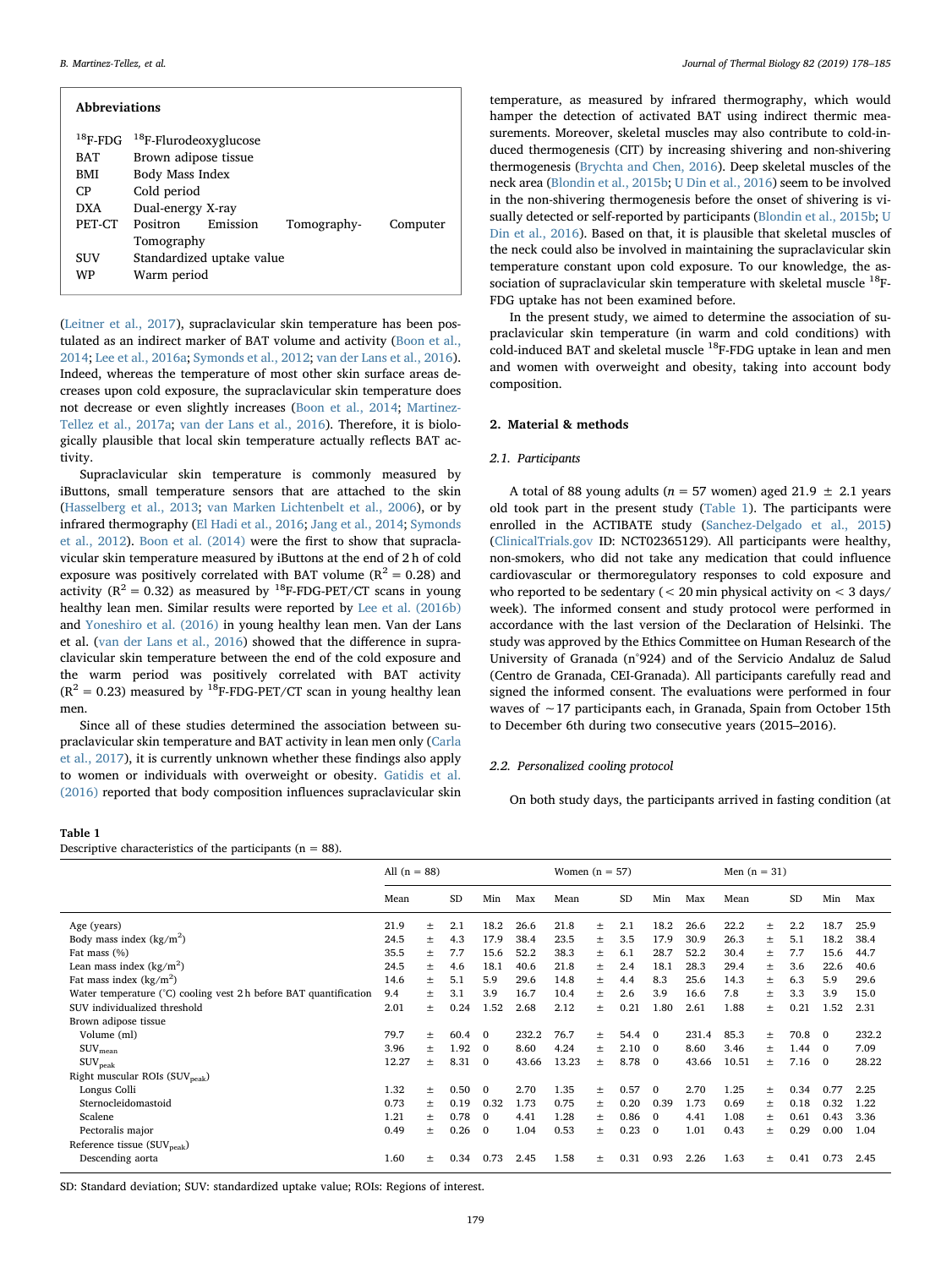least 6 h), after having slept as usual, having refrained from any moderate (for 24 h) or vigorous (for 48 h) physical activity, and not having consumed alcoholic or stimulant beverages (for 6 h) ([Martinez-Tellez](#page-7-14) [et al., 2017c](#page-7-14); [Sanchez-Delgado et al., 2017](#page-7-15)). During the measurements, the participants wore standardized clothes (shorts, standard T-shirt) and were barefoot (clo value  $= 0.20$ ). A detailed description of the cooling protocol can be found elsewhere ([Martinez-Tellez et al., 2017c](#page-7-14)). In brief, the participants waited 30 min in a warm room for acclimation. In order to determine their shivering threshold, we reduced the temperature of a water perfused cooling vest (Polar Products Inc., Ohio, USA) until shivering was self-reported and was visually observed by the researchers. After a period of 48–72 h, we subjected the participants to a personalized cold exposure (3.8 °C above their personal shivering threshold) during 2 h using the cooling vest and sitting in a mild coldair room (19.5–20 °C). After the first hour of cold exposure, we administered 18F-FDG intravenously (185 MBq: ∼2.78 MBq/kg), and we increased the water temperature by 1 °C to avoid shivering. After the second hour of cold exposure, we removed all iButtons and performed a static PET/CT scan (Siemens Biograph 16 PET/CT, Siemens Germany). Two bed positions were scanned from approximately atlas vertebrae to thoracic vertebrae 4.

### 2.3. PET/CT analysis

The PET/CT images were analyzed using the Beth Israel plugin for FIJI [\(Cypess et al., 2009](#page-6-0)) software under the supervision of a nuclear medicine physician [\(Schindelin et al., 2012\)](#page-7-16). The regions of interest (ROIs) were semi-automatically outlined from atlas vertebrae (Cervical 1) to thoracic vertebrae 4 using a 3D-Axial technique ([Leitner et al.,](#page-7-5) [2017\)](#page-7-5). Regions such as mouth, nose, or thyroid were not included to avoid potential false positives within the ROIs. We calculated the standardized uptake value (SUV) as  $^{18}$ F-FDG uptake (kBq/mL)/(injected dose [kBq]/patient weight [g])]. We defined BAT volume, SUVmean, and SUVpeak following BARCIST 1.0 criteria [(SUV thresholds= (1.2/(lean body mass/body mass)); and Hounsfield Units (HU) between −10 and −190] ([Chen et al., 2016\)](#page-6-13). In short, BAT volume was calculated as the sum of the volumes identified as BAT in each ROI. SUVmean was calculated by the weighted average of SUVmean derived from each ROI([Martinez-Tellez et al., 2018a,](#page-7-17) [2018b\)](#page-7-18). SUV<sub>peak</sub> was the average SUV in a 1 ml spherical volume centered on the highest  $\rm{SUV_{max}}$ over all ROIs. We also drew a ROI on the descending aorta as reference tissue ([Chen et al., 2016](#page-6-13)). Since we only included the upper part of the body in our PET/CT scan, we quantified the FDG uptake  $(SUV_{peak})$  of several skeletal muscles from atlas vertebrae to thoracic vertebra 4. We drew a single ROI of 1 slice in the paracervical, sternocleidomastoid, scalene, longus colli, trapezius, parathoracic, supraspinatus, subscapular, deltoid, pectoralis major, and triceps brachii muscles from both left and right side of the body ([Blondin et al., 2015b;](#page-6-12) [Hanssen](#page-6-14) [et al., 2016\)](#page-6-14). An average of left and right sides, and of all skeletal

<span id="page-2-0"></span>Table 2

muscles was calculated in order to obtain a single representative value of the skeletal muscle 18F-FDG uptake of the upper part of the body for every participant.

### 2.4. Skin temperature

Supraclavicular skin temperature was measured with one iButton (DS-1922 L, Thermochron; resolution 0.0625 °C; Maxim, Dallas, USA) placed on the right supraclavicular fossa ([Boon et al., 2014](#page-6-4); [van der](#page-7-7) [Lans et al., 2016\)](#page-7-7). Moreover, we attached 16 additional iButtons on different parts of the body [\(Martinez-Tellez et al., 2018a,](#page-7-17) [2018b](#page-7-18); [Martinez-Tellez et al., 2017a](#page-7-8)) with adhesive tape (Fixomull, Beiersdorf AG, Hamburg, Germany). Skin temperature was recorded at 1 min intervals, and we estimated distal [\(Kräuchi et al., 1997](#page-6-15)) and mean [\(ISO](#page-6-16)standard 9886:2004 Ergonomics – [Evaluation of thermal strain by](#page-6-16) [physio-logical measurements, International Standards Organization,](#page-6-16) [Geneva, 2004](#page-6-16)) skin temperatures. We calculated the average of the last 5 min in the warm period (WP Supraclavicular skin temperature), the average of the last 5 min after the 2 h of personalized cooling protocol (CP Supraclavicular skin temperature), and the difference between CP Supraclavicular skin temperature and WP Supraclavicular skin temperature. We also calculated the average of every 5 min for distal and mean skin temperature parameters. All data recorded by the devices were processed and analyzed by the Temperatus<sup>®</sup> software (Version 1; Universidad de Granada, 2017; [\(Martinez-Tellez et al., 2019\)](#page-7-19).

# 2.5. Body composition

The body composition was measured by DEXA (HOLOGIC, Discovery Wi). We measured the participants' weight and height without shoes while wearing standard clothes (see above) using a SECA scale and stadiometer (model 799, Electronic Column Scale, Hamburg, Germany), and we calculated their body mass index (BMI) ( $\text{kg/m}^2$ ). The participants were categorized as normal-weight (BMI ≥18.5 and < 25 kg/m<sup>2</sup>), overweight (BMI  $\geq$  25 and < 30 kg/m<sup>2</sup>) and obese (BMI ≥ 30 kg/m<sup>2</sup>) ([Cole et al., 2007](#page-6-17)). Fat mass index (FMI) was calculated as kilograms (kg) of body fat divided by height in  $m^2$ , and lean mass index (LMI) was calculated as lean body mass in kg divided by height in  $m^2$ .

## 2.6. Statistical analysis

The data are presented as mean  $\pm$  standard deviation, unless otherwise stated. We calculated the difference between the last 5 min of the cold period minus the last 5 min of the warm period for mean, distal and supraclavicular skin temperature. To study whether these differences were statically different from 0, we performed one sample t-test. We calculated these differences in all the sample and then in women and men. To study the association of supraclavicular skin temperature (at the warm period, after the cold period, and the difference from cold

| Associations between the supraclavicular skin temperature in the warm period (WP), in the cold period (CP), and the difference in supraclavicular temperature from |  |
|--------------------------------------------------------------------------------------------------------------------------------------------------------------------|--|
| the warm to the cold period with brown adipose tissue (BAT)-related outcomes and the average of skeletal muscle 18F-Fluorodeoxyglucose uptake.                     |  |

|                    |       | WP Supraclavicular skin temp. |          |             |       |    | CP Supraclavicular skin temp. |             | ΔSupraclavicular skin temp. |    |          |       |       |
|--------------------|-------|-------------------------------|----------|-------------|-------|----|-------------------------------|-------------|-----------------------------|----|----------|-------|-------|
|                    |       | n                             | ß        | $R^2$       | P     | n  | ß                             | $R^2$       | P                           | n  | ß        | $R^2$ | P     |
| BAT volume (ml)    | Women | 46                            | 11.826   | 0.039       | 0.186 | 57 | 6.921                         | 0.01        | 0.450                       | 46 | $-4.039$ | 0.004 | 0.664 |
|                    | Men   | 27                            | $-9.759$ | 0.009       | 0.633 | 31 | 8.481                         | 0.01        | 0.596                       | 27 | 20.776   | 0.053 | 0.246 |
| <b>BAT SUVmean</b> | Women | 46                            | 1.04     | 0.141       | 0.010 | 57 | 0.765                         | 0.086       | 0.027                       | 46 | $-0.327$ | 0.013 | 0.448 |
|                    | Men   | 27                            | 0.218    | 0.009       | 0.631 | 31 | 0.291                         | 0.028       | 0.369                       | 27 | 0.193    | 0.009 | 0.632 |
| <b>BAT SUVpeak</b> | Women | 46                            | 4.069    | 0.113       | 0.013 | 57 | 2.625                         | 0.059       | 0.069                       | 46 | $-1.705$ | 0.022 | 0.327 |
|                    | Men   | 27                            | 0.237    | ${}< 0.001$ | 0.916 | 31 | 1.38                          | 0.025       | 0.392                       | 27 | 1.435    | 0.021 | 0.469 |
| SM SUVpeak         | Women | 46                            | $-0.072$ | 0.071       | 0.079 | 57 | $-0.035$                      | 0.019       | 0.313                       | 46 | 0.033    | 0.014 | 0.437 |
|                    | Men   | 27                            | $-0.057$ | 0.04        | 0.32  | 31 | 0.004                         | ${}< 0.001$ | 0.928                       | 27 | 0.056    | 0.049 | 0.266 |

SM; Skeletal muscle; β, unstandardized beta coefficient; R<sup>2</sup>, coefficient of determination. P-values in bold denote significant differences. Dashed lines show x-axes for 0.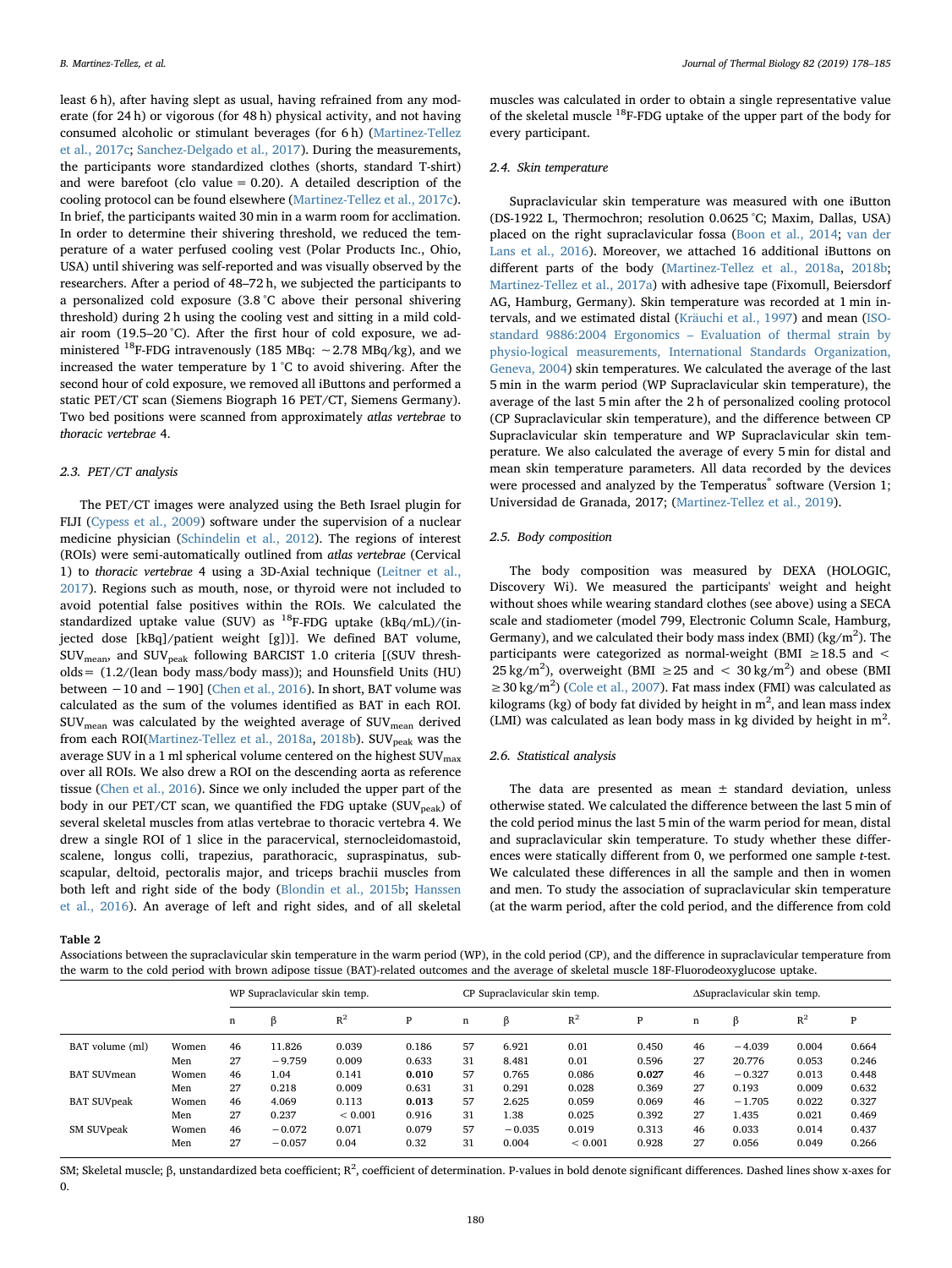to warm) with BAT-related outcomes (i.e. volume, SUV<sub>mean</sub>, and SUVpeak) and skeletal muscle activity (i.e. SUVpeak), we conducted linear regression analyses with BAT-related outcomes and skeletal muscle activity as dependent variables and supraclavicular skin temperature as the independent variable. The analyses were conducted in separate regression models. The analyses were repeated including BMI or FMI or LMI as covariate in a single model each one. There was no interaction between sex, supraclavicular skin temperature, and the BAT- or skeletal muscle-related outcomes studied (all  $P > 0.05$ ). Therefore, we conducted the main analyses in all the samples. Nevertheless, data are also reported in women and men separately ([Table 2\)](#page-2-0). All of the analyses were conducted using the Statistical Package for Social Sciences (SPSS, v. 22.0, IBM SPPS Statistics, IBM Corporation, Armonk, NY, USA), and the level of significance was set at  $< 0.05$ .

## 3. Results

#### 3.1. Cold exposure and skin temperature

Two hours of personalized cold exposure decreased the mean  $(-2.7 \pm 0.9 \degree C)$  and distal  $(-6.5 \pm 1.6 \degree C)$  skin temperature (both  $P \le 0.001$ ) and these differences were statically different from 0 in the whole sample. Nevertheless, supraclavicular skin temperature was not statically different from 0 (−1.0 ± 0.7 °C, P = 0.053) [\(Fig. 1](#page-3-0)). We repeated the analyses separately by sex and we found similar results ([Fig. 1\)](#page-3-0).

### 3.2. Supraclavicular skin temperature and BAT volume and activity

No associations were observed between the supraclavicular skin temperature measured in the warm period [\(Fig. 2](#page-4-0)A), at the end of the cold period ([Fig. 2D](#page-4-0)), and the difference (from cold to warm, [Fig. 2](#page-4-0)G) with BAT volume. We repeated these associations by sex and we did not observe any significant association (see [Table 2\)](#page-2-0). The supraclavicular skin temperature measured in the warm and cold period was positively associated with BAT activity (SUV<sub>mean</sub>) ( $\beta = 0.822$ ; R<sup>2</sup> = 0.097; P = 0.007 and β = 0.669; R<sup>2</sup> = 0.084; P = 0.006, see [Fig. 2](#page-4-0)B and E, respectively) and SUV<sub>peak</sub> (β = 3.000; R<sup>2</sup> = 0.072; P = 0.022 and  $β = 2.448$ ; R<sup>2</sup> = 0.060; P = 0.021, see [Fig. 2C](#page-4-0) and F, respectively). There was no association between the difference in supraclavicular skin temperature and  $\text{SUV}_{\text{mean}}$  ([Fig. 2H](#page-4-0)) or  $\text{SUV}_{\text{peak}}$  [\(Fig. 2I](#page-4-0)). The observed associations persisted after including BMI, LMI, or FMI as covariates (Table S1). Moreover, when we entered BMI in the model, the supraclavicular skin temperature in the cold period was positively associated with BAT volume (β = 16.540;  $R^2 = 0.138$ ; P = 0.039). We repeated these associations by sex and we observed that supraclavicular skin temperature in the warm period were positively associated with BAT activity (SUV<sub>mean</sub> and SUV<sub>peak</sub>) only in women ( $\beta = 1.040 R^2 = 0.141$ ; P = 0.010 and β = 4.069;  $R^2$  = 0.113; P = 0.013), see [Table 2.](#page-2-0) Moreover, in the cold period the positive results only persisted in women and with SUV<sub>mean</sub> (β = 0.765; R<sup>2</sup> = 0.086; P = 0.027). We did not find any significant association between supraclavicular skin temperature and BAT-related outcomes in men (see [Table 2](#page-2-0)).

We repeated the analysis by BMI categories (Table S2) and found that the supraclavicular skin temperature at the end of the cold exposure was positively associated with BAT activity only in overweight individuals (n = 20; SUV<sub>mean</sub>:  $\beta$  = 0.900; R<sup>2</sup> = 0.243; P = 0.027 and SUV<sub>peak</sub>:  $\beta = 5.284$ ;  $R^2 = 0.258$ ;  $P = 0.022$ ).

# 3.3. Supraclavicular skin temperature and skeletal muscle  $^{18}$ F-FDG uptake

There was no association between the supraclavicular skin temperature in the warm period ([Fig. 3A](#page-4-1)), in the cold period [\(Fig. 3](#page-4-1)B), and difference in supraclavicular skin temperature from the warm to the cold period [\(Fig. 3](#page-4-1)C) with skeletal muscle <sup>18</sup>F-FDG uptake (all

 $P > 0.05$ ). We found similar results when we conducted the analyses by sex ([Table 2\)](#page-2-0). Moreover, we observed that the supraclavicular skin temperature at the end of the cold exposure was positively associated with skeletal muscle uptake (β = 0.274;  $R^2 = 0.423$ ; P = 0.042) in adults with obesity (Table S2).

### 3.4. Additional analysis

All associations persisted when we calculated the BAT volume and activity only from the right supraclavicular area. These results also remained unchanged when we quantified BAT for sensitivity analysis using other SUV and HU criteria (SUV: 2.0; HU: Not applied ([Boon](#page-6-4) [et al., 2014](#page-6-4)) and SUV: 1.5; HU:  $-10$  to  $-180$  ([van der Lans et al.,](#page-7-7) [2016\)](#page-7-7)). Furthermore, the results persisted when BAT and skeletal muscle  $^{18}$ F-FDG uptake were multiplied by LBM% ([Leitner et al., 2017\)](#page-7-5) (data not shown). These results also remained unaltered when we introduced as covariate the water temperature of the cooling vest (data not shown).

### 4. Discussion

The results of the present study show that supraclavicular skin temperature, measured before and after cold-exposure, is slightly associated with cold-induced BAT activity (SUV<sub>mean</sub> and SUV<sub>peak</sub>) in a group of men and women with a wide range of BMI, and that these associations are independent of body composition. Further analyses showed that the women group is driven this positive and significant associations. In contrast, supraclavicular skin temperature is not associated with BAT volume or with skeletal muscle 18F-FDG uptake, either for women or men. Stratified analyses by BMI categories showed that supraclavicular skin temperature at the end of cold exposure is also associated with BAT volume, but only in overweight participants, and with skeletal muscle <sup>18</sup>F-FDG uptake in participants with obesity. Taken together, these findings suggest that supraclavicular skin temperature in both warm and cold conditions is slightly associated with cold-induced human BAT activity. These findings should, however, be taken with caution because the variance explained is relatively low and because we observed that this parameter of temperature in participants with obesity could be related to skeletal muscle  $^{18}{\rm F\text{-}FDG}$  uptake.

### 4.1. Supraclavicular skin temperature and BAT volume and activity

Our finding that supraclavicular skin temperature at the end of the cold period associates with <sup>18</sup>F-FDG uptake by BAT (all  $R^2 \le 0.1$ )

<span id="page-3-0"></span>

Fig. 1. Differences between mean, distal and supraclavicular skin temperature the last 5 min of the cold period minus the last 5 min of the warm period, in all  $(n = 73)$ , women  $(n = 46)$  and men  $(n = 27)$ . \*\*\* means that the difference of skin temperature is significant different from 0 ( $P \le 0.001$ ). Data are presented as means and standard deviation.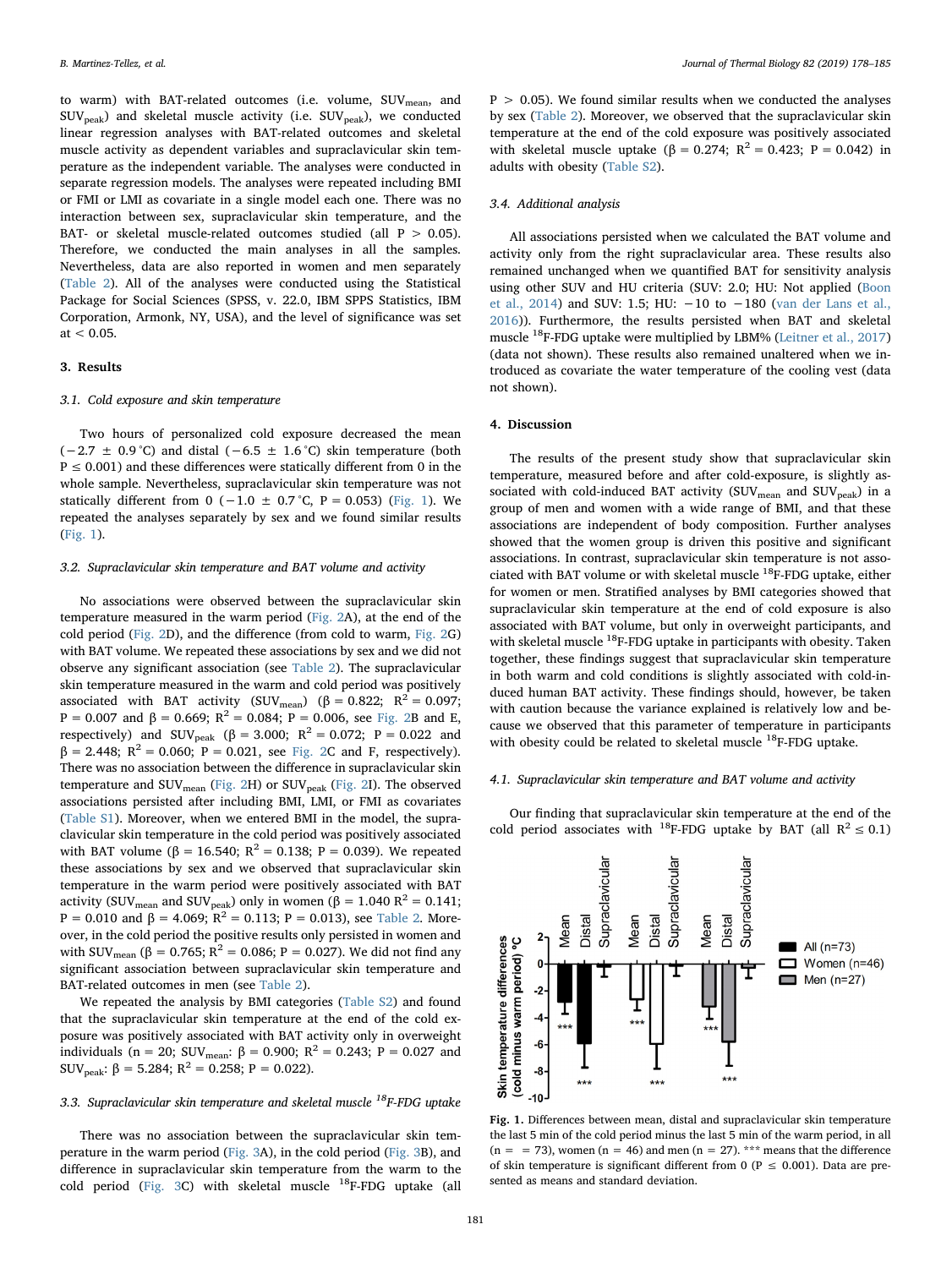<span id="page-4-0"></span>

Fig. 2. Associations between the supraclavicular skin temperature in the warm period (WP) (A, B, C; n = 73), in the cold period (CP) (D, E, F; n = 88), and the difference in supraclavicular temperature from the warm to the cold period (G, H, I; n = 73) with brown adipose tissue (BAT) volume (A, D, G) and activity: SUV<sub>mean</sub> (B, E, H), and SUV<sub>peak</sub> (C, F, I).  $\beta$ , unstandardized beta coefficient; R<sup>2</sup>, coefficient of determination. P-values in bold denote significant differences. Dashed lines show x-axes for 0.

<span id="page-4-1"></span>

Fig. 3. Associations between the supraclavicular skin temperature in the warm period (A;  $n = 73$ ), in the cold period (B;  $n = 88$ ), and the difference in the supraclavicular temperature from the warm to the cold period (C;  $n = 73$ ) and the average of the skeletal muscle 18 [F]-Fluorodeoxyglucose uptake after 2 h of a personalized cold exposure. Dashed lines show x-axes for 0.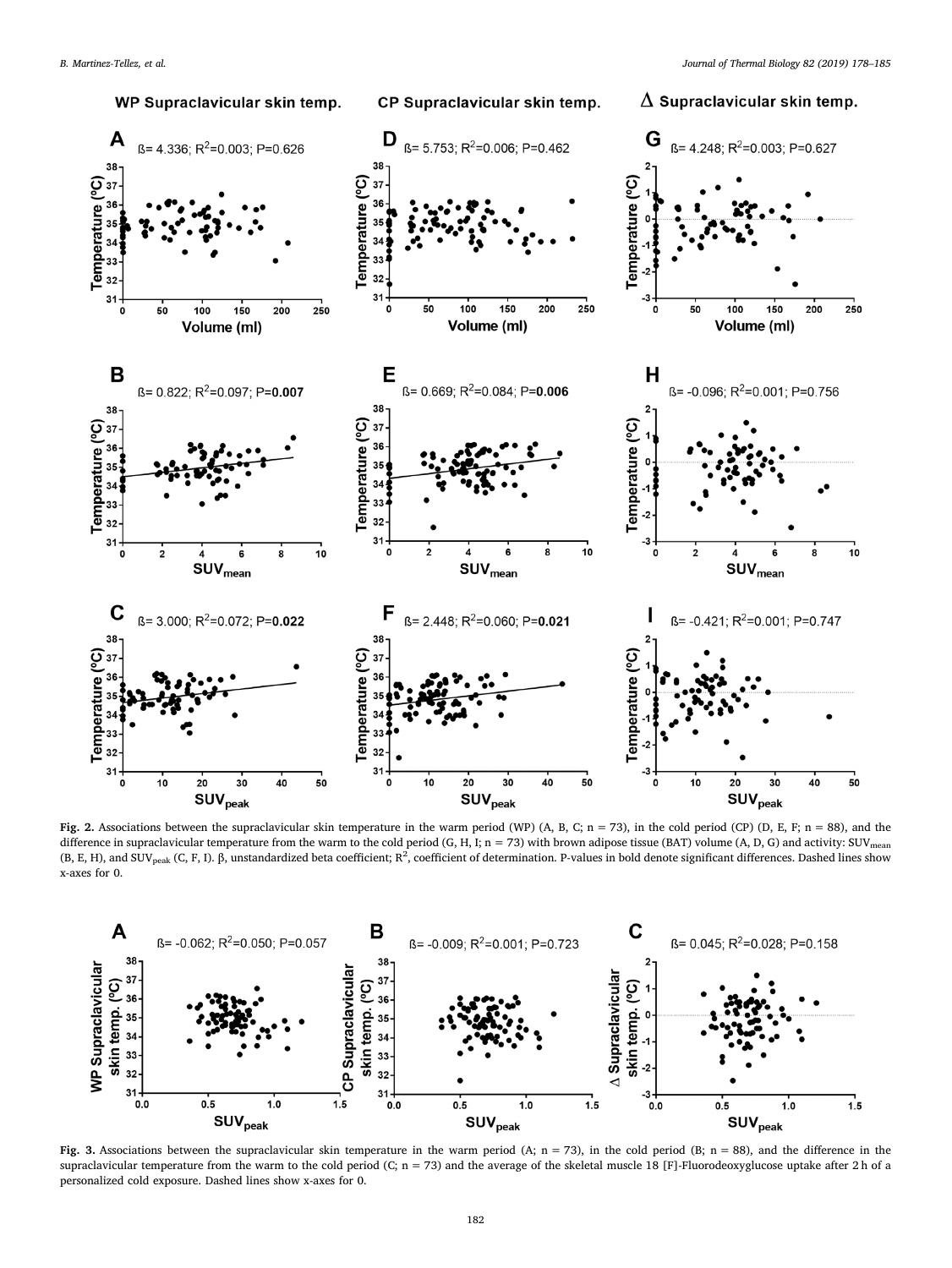concur with those reported by [Boon et al. \(2014\)](#page-6-4), although they found a somewhat stronger association between supraclavicular skin temperature at the end of cold exposure and BAT <sup>18</sup>F-FDG uptake (SUV<sub>mean</sub> and  $\text{SUV}_{\text{max}}$ ,  $\text{R}^2$  up to 0.20). [Boon et al. \(2014\)](#page-6-4) also showed that supraclavicular skin temperature is associated with BAT volume, which is in agreement with our findings when BMI was included in the analysis. On the other hand, van der Lans et al. [\(van der Lans et al., 2016](#page-7-7)) showed that the difference in supraclavicular skin temperature from the warm to the cold period was positively associated with BAT activity (SUV<sub>mean</sub>;  $R^2 = 0.23$ ), vet no data were reported about supraclavicular skin temperature at the end of warm and cold exposures or its association with BAT volume, similar results were reported by [Lee et al. \(2016b\)](#page-7-10) and [Yoneshiro et al. \(2016\)](#page-7-11) in young healthy lean men. Therefore, the lower explained variance in our study could means that the temperature of the supraclavicular part of the body is not solely responsible to BAT activity, as others recently suggested [\(Sarasniemi et al., 2018](#page-7-20)).

Discrepancies across studies can be partially due to differences in (i) SUV and HU criteria to quantify BAT [\(Martinez-Tellez et al., 2017b\)](#page-7-21), (ii) cooling protocols, (iii) characteristics of the participants (sex, age, body composition, and ethnicity), and (iv) sample size. We repeated the BAT analyses after applying the SUV and HU criteria used in the study by [Boon et al. \(2014\)](#page-6-4) and van der Lans et al. ([van der Lans et al., 2016](#page-7-7)), and found that our significant associations persisted. Of note is that we used a similar personalized cooling protocol as the aforementioned studies. The only difference was that they determined the shivering threshold just before the 2 h of the personalized cooling protocol, whereas we determined the shivering threshold on a previous day ([Martinez-Tellez et al., 2017c](#page-7-14)). Since our cooling protocol has a shorter accumulative cold exposure during the day, our protocol possibly induces less fatigue on BAT (because with this protocol, BAT ([Martinez-](#page-7-14)[Tellez et al., 2017c\)](#page-7-14) needs to be active less time), as occurs with other tissues [\(Haman and Blondin, 2017](#page-6-18)). [Boon et al. \(2014\)](#page-6-4) studied lean young adults of two different ethnicities (white Caucasian and south Asian), and van der Lans et al. ([van der Lans et al., 2016](#page-7-7)) studied lean young white Caucasians. Our participants were mostly white Caucasians (more than 98%) who were slightly younger and showed higher  $\text{SUV}_{\text{peak}}$  values compared to the participants in the study by [Boon et al.](#page-6-4) [\(2014\)](#page-6-4) and van der Lans et al. [\(van der Lans et al., 2016\)](#page-7-7) (21.9  $\pm$  2.1; 24.1  $\pm$  0.6 vs. 23.4  $\pm$  3.6 years old, respectively) and it is known that the prevalence and activity of BAT, at least based on  $^{18}$ F-FDG uptake, is higher at young age [\(Ouellet et al., 2011](#page-7-22)). In addition, while [Boon et al.](#page-6-4) [\(2014\)](#page-6-4) and van der Lans et al. ([van der Lans et al., 2016](#page-7-7)) only included men, we included both men and women with different ranges of BMI. We observed no sex interaction between supraclavicular skin temperature and BAT-related parameters, which suggests that the pattern of the association is similar in men and women. Nevertheless, we repeated the analyses by sex and the positive associations only persisted in women. This could be explained by the higher sample size in women than men, or the fact that our women group were leaner in comparison to men. Furthermore, the total sample size in our study is higher ( $n = 88$ ) than that of [Boon et al. \(2014\)](#page-6-4) ( $n = 24$ ) and van der Lans et al. ([van der Lans et al., 2016\)](#page-7-7) ( $n = 36$ ), which implies that we had more statistical power ([Field, 2009\)](#page-6-19) while reducing and potential spurious associations.

# 4.2. Supraclavicular skin temperature and skeletal muscle  $^{18}$ F-FDG uptake

During cold exposure, energy expenditure increases to maintain a stable core body temperature in a process defined as cold-induced thermogenesis (CIT) ([Brychta and Chen, 2016](#page-6-11)). For many years, it was thought that the main contributor to non-shivering thermogenesis ([Brychta and Chen, 2016\)](#page-6-11) was BAT by means of UCP1, yet growing evidence indicates that skeletal muscle might also play a key role in non-shivering thermogenesis by sarcoplasmic/endoplasmic reticulum calcium ATPases (SERCAs) ([Betz and Enerbäck, 2017\)](#page-6-20). Skeletal muscles of the neck ([U Din et al., 2016\)](#page-7-12) and deep muscles ([Blondin et al., 2015b\)](#page-6-12)

seem to contribute to CIT. Anatomically, supraclavicular and cervical BAT depots are very close to neck and deep skeletal muscles. Based on the arguments that other studies have put forward, there is no reason to think that the increase or slight decrease of the supraclavicular skin temperature during a cold exposure could be due to the activity of both thermogenic tissues (BAT and skeletal muscles). Indeed, there are also several important blood vessels in the supraclavicular/neck zone (as carotid artery) that could also be involved in the supraclavicular skin temperature ([Kellman et al., 1987\)](#page-6-21). With the available instruments (iButtons or infrared thermography), we cannot distinguish the contribution of different tissues to supraclavicular skin temperature. Without doubt, further studies with more advanced instruments are needed to better understand what is actually involved in the supraclavicular skin temperature, especially the possible involvement of the skeletal muscles in this region.

# 4.3. Body composition

Participants with obesity have higher subcutaneous adipose tissue stores in the fossa supraclavicular ([Gatidis et al., 2016\)](#page-6-10). Therefore, supraclavicular BAT depots are less close to the skin surface in participants with obesity in comparison to some skeletal muscles (e.g. trapezious), whereas BAT and skeletal muscles are both closer to the skin surface in lean participants. This could partially explain why we found such a high  $R^2$  (0.42) between supraclavicular skin temperature and  $^{18}$  F-FDG uptake by skeletal muscles in adults with obesity. However, in normal-weight individuals we did not find any relationship between supraclavicular skin temperature and BAT-related outcomes or skeletal muscle <sup>18</sup>F-FDG uptake. In fact, the results remained unchanged when we entered BMI in the model, and we also found a positive and significant association of supraclavicular skin temperature at the end of the cold period with BAT volume, as reported previously ([Boon et al.,](#page-6-4) [2014\)](#page-6-4). Thus, these results show that supraclavicular skin temperature is influenced by body composition. Moreover, [Sarasniemi et al. \(2018\)](#page-7-20) recently showed that supraclavicular skin temperature measured by infrared thermography is highly influence by supraclavicular fat layer, especially in subjects with obesity, although they did not apply a cold exposure before performing the measurements.

The significant associations found between the supraclavicular skin temperature at the warm period and BAT activity suggest that this instrument could be used as an indirect marker of cold-induced BAT activity. However, the low explained variance showed that supraclavicular skin temperature depends on the factors, not only BAT activity. Likewise, [Nirengi et al. \(2015\)](#page-7-23) found that near-infrared time-resolved spectroscopy ( $NIR_{TRS}$ ) parameters in thermoneutral conditions correlated with cold-induced BAT measured by <sup>18</sup>F-FDG-PET/CT scan. In addition, [Law et al. \(2018\)](#page-6-22) reported that the difference between sternal and supraclavicular skin temperature measured by IRT positively correlated with BAT activity in 8 lean adults. Currently, we do not know whether skin temperature measured by iButtons or IRT are measuring the same and therefore, further studies are needed to confirm these findings and to validate the possible use of supraclavicular skin temperature as an indirect marker of BAT activity in thermoneutral or cold conditions.

# 4.4. Limitations

We measured the supraclavicular skin temperature with iButtons ([Martinez-Tellez et al., 2017a\)](#page-7-8), which may not only reflect heat production by BAT, but also by surrounding tissues. We did not measure core body temperature. Furthermore, we measured <sup>18</sup>F-FDG uptake by skeletal muscles of the upper part of the body with a static PET/CT scan, neglecting potential contributions of other skeletal muscles including psoas-iliac and rectus femoralis. We have determined associations between supraclavicular temperature and uptake of 18F-FDG by BAT only, hence the associations with other measures of BAT activity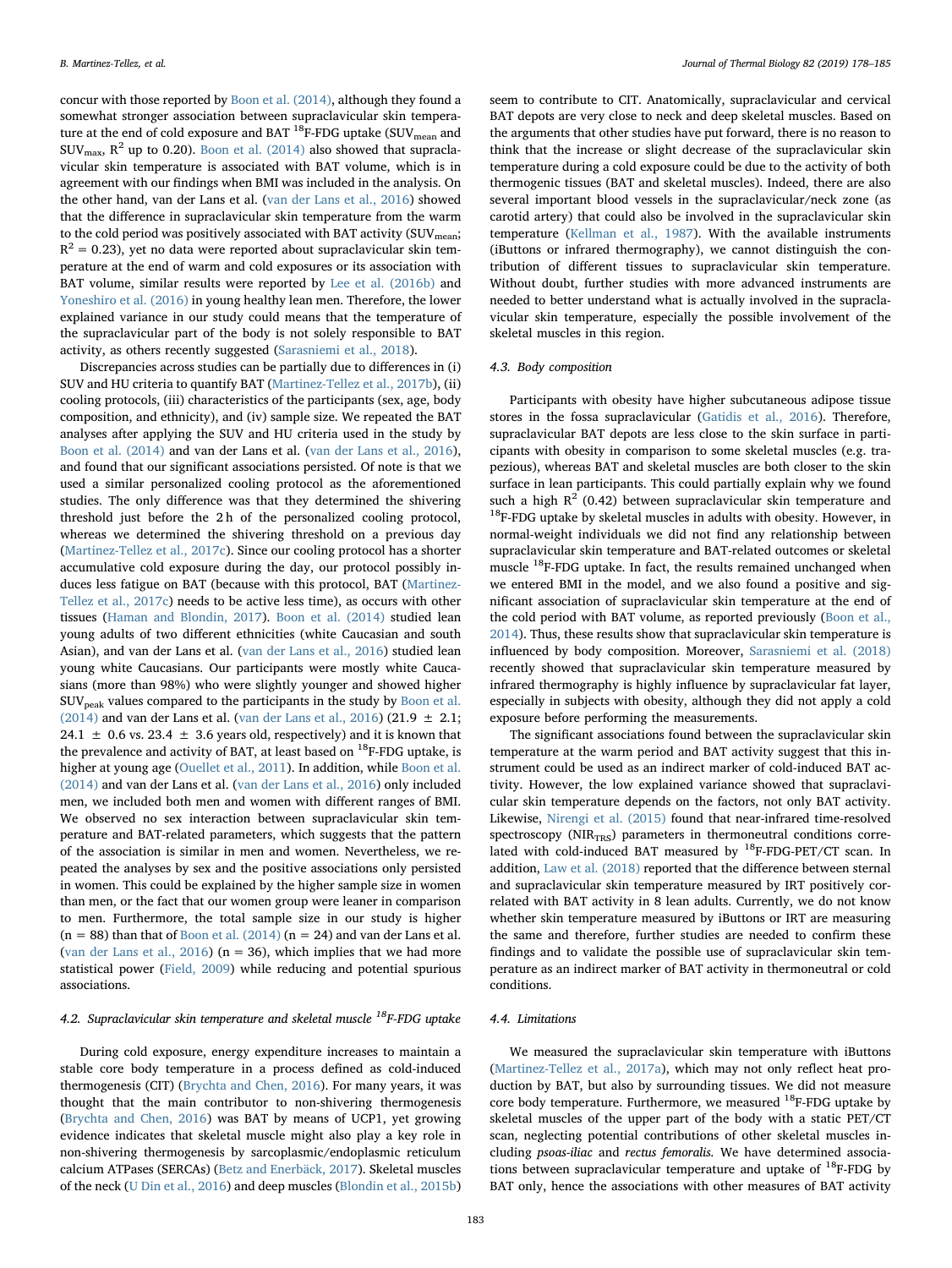(e.g.  $^{18}$ F-FTHA uptake or  $^{11}$ C-acetate uptake ([Blondin et al., 2015a](#page-6-23)), magnetic resonance imaging (Giff[ord et al., 2016](#page-6-24)), or dynamic acquisition) are still unknown. Moreover, further studies are needed in older men and women with different ranges of BMI and ethnicity to translate our findings to the general population.

#### 5. Conclusions

Supraclavicular skin temperature before and after cold exposure is slightly associated with cold-induced BAT activity (SUV<sub>mean</sub> and  $\text{SUV}_{\text{peak}}$ ). These positive associations seem to be driven by the women group. We observed that this positive association persisted independently of the body composition. However, the low explained variance of these associations means that there are other tissues involved in the supraclavicular skin temperature.

# Competing financial interest

The authors declare they have no actual or potential competing financial and non-financial interests.

# Author contributions

Conception and design of the study: B.M.T. and J.R.R.; B.M.T., G.S.D., Y.G.R., H.X., F.J.A.G., F.A.M., M.R.B., P.C.R., J.M.L., and J.R.R. performed the experiments; B.M.T., G.S.D., Y.G.R., H.X., F.J.A.G., F.A.M., M.R.B., P.C.R., J.M.L., and J.R.R. analyzed the data; B.M.T., G.S.D., Y.G.R., H.X., F.J.A.G., F.A.M., M.R.B., P.C.R., J.M.L., and J.R.R. interpreted the results; B.M.T. and J.R.R. prepared the figures and drafted the manuscript. All authors critically revised the manuscript and approved the final version.

### Acknowledgements

We are grateful to Alberto Quesada-Aranda for helping with the development of the Temperatus software (Free trial in [http://profth.](http://profth.ugr.es/temperatus) [ugr.es/temperatus\)](http://profth.ugr.es/temperatus). We are grateful to Ms. Carmen Sainz-Quinn for assistance with the English language.

### Appendix A. Supplementary data

Supplementary data to this article can be found online at [https://](https://doi.org/10.1016/j.jtherbio.2019.04.006) [doi.org/10.1016/j.jtherbio.2019.04.006](https://doi.org/10.1016/j.jtherbio.2019.04.006).

### Funding information

This study was supported by the Spanish Ministry of Economy and Competitiveness, Fondo de Investigación Sanitaria del Instituto de Salud Carlos III (PI13/01393) and Retos de la Sociedad (DEP2016- 79512-R), Fondos Estructurales de la Unión Europea (FEDER), by the Spanish Ministry of Education (FPU 13/04365, 14/04172, and 16/ 05159), by the Fundación Iberoamericana de Nutrición (FINUT), by the Redes temáticas de investigación cooperativa RETIC (Red SAMID RD16/0022), by AstraZeneca HealthCare Foundation and by the University of Granada Plan Propio de Investigación 2016 -Excellence actions: Unit of Excellence on Exercise and Health (UCEES) - and Plan Propio de Investigación 2018 - Programa Contratos-Puente, and the Junta de Andalucía, Consejería de Conocimiento, Investigación y Universidades (FEDER: ref. SOMM17/6107/UGR). This study is part of a Ph.D. thesis conducted in the Biomedicine Doctoral Studies of the University of Granada, Spain.

### References

<span id="page-6-20"></span>Betz, M.J., Enerbäck, S., 2017. Targeting thermogenesis in brown fat and muscle to treat obesity and metabolic disease. Nat. Rev. Endocrinol. [https://doi.org/10.1038/](https://doi.org/10.1038/nrendo.2017.132)

[nrendo.2017.132](https://doi.org/10.1038/nrendo.2017.132).

- <span id="page-6-23"></span>Blondin, D.P., Labbé, S.M., Noll, C., Kunach, M., Phoenix, S., Guérin, B., Turcotte, É.E., Haman, F., Richard, D., Carpentier, A.C., 2015a. Selective impairment of glucose but not fatty acid or oxidative metabolism in Brown adipose tissue of subjects with type 2 diabetes. Diabetes 64, 2388–2397. <https://doi.org/10.2337/db14-1651>.
- <span id="page-6-12"></span>Blondin, D.P., Labbé, S.M., Phoenix, S., Guérin, B., Turcotte, É.E., Richard, D., Carpentier, A.C., Haman, F., 2015b. Contributions of white and brown adipose tissues and skeletal muscles to acute cold-induced metabolic responses in healthy men. J. Physiol. 593, 701–714. <https://doi.org/10.1113/jphysiol.2014.283598>.
- <span id="page-6-4"></span>Boon, M.R., Bakker, L.E.H., van der Linden, R. a D., Pereira Arias-Bouda, L., Smit, F., Verberne, H.J., van Marken Lichtenbelt, W.D., Jazet, I.M., Rensen, P.C.N., 2014. Supraclavicular skin temperature as a measure of 18F-FDG uptake by BAT in human subjects. PLoS One 9, e98822. <https://doi.org/10.1371/journal.pone.0098822>.
- <span id="page-6-11"></span>Brychta, R.J., Chen, K.Y., 2016. Cold-induced thermogenesis in humans. Eur. J. Clin. Nutr. 1–8. [https://doi.org/10.1038/ejcn.2016.223.](https://doi.org/10.1038/ejcn.2016.223)
- <span id="page-6-3"></span>Cannon, B., Nedergaard, J., 2004. Brown adipose tissue: function and physiological significance. Physiol. Rev. 84, 277–359. [https://doi.org/10.1152/physrev.00015.2003.](https://doi.org/10.1152/physrev.00015.2003)
- <span id="page-6-9"></span>Carla, A., Salamunes, C., Maria, A., Stadnik, W., Borba, E., 2017. The e ff ect of body fat percentage and body fat distribution on skin surface temperature with infrared thermography. J. Therm. Biol. 66, 1–9. [https://doi.org/10.1016/j.jtherbio.2017.03.](https://doi.org/10.1016/j.jtherbio.2017.03.006) [006](https://doi.org/10.1016/j.jtherbio.2017.03.006).
- <span id="page-6-13"></span>Chen, K.Y., Cypess, A.M., Laughlin, M.R., Haft, C.R., Hu, H.H., Bredella, M.A., Enerbäck, S., Kinahan, P.E., Lichtenbelt, W. van M., Lin, F.I., Sunderland, J.J., Virtanen, K.A., Wahl, R.L., 2016. Brown adipose reporting criteria in imaging STudies (BARCIST 1.0): recommendations for standardized FDG-PET/CT experiments in humans. Cell Metabol. 24, 210–222. [https://doi.org/10.1016/j.cmet.2016.07.014.](https://doi.org/10.1016/j.cmet.2016.07.014)
- <span id="page-6-1"></span>Chondronikola, M., Beeman, S., Wahl, R.L., 2017. Non-invasive methods for the assessment of brown adipose tissue in humans. J. Physiol. [https://doi.org/10.1113/](https://doi.org/10.1113/JP274255) [JP274255.](https://doi.org/10.1113/JP274255)
- <span id="page-6-17"></span>Cole, T.J., Flegal, K.M., Nicholls, D., Jackson, A.A., 2007. Body mass index cut offs to define thinness in children and adolescents: international survey. Br. Med. J. 335 194–194. [https://doi.org/10.1136/bmj.39238.399444.55.](https://doi.org/10.1136/bmj.39238.399444.55)
- <span id="page-6-0"></span>Cypess, A.M., Lehman, S., Williams, G., Tal, I., Rodman, D., Goldfine, A.B., Kuo, F.C., Palmer, E.L., Tseng, Y.-H., Doria, A., Kolodny, G.M., Kahn, C.R., 2009. Identification and importance of brown adipose tissue in adult humans. N. Engl. J. Med. 360, 1509–1517. [https://doi.org/10.1056/NEJMoa0810780.](https://doi.org/10.1056/NEJMoa0810780)
- <span id="page-6-7"></span>El Hadi, H., Frascati, A., Granzotto, M., Silvestrin, V., Ferlini, E., Vettor, R., Rossato, M., 2016. Infrared thermography for indirect assessment of activation of brown adipose tissue in lean and obese male subjects. Physiol. Meas. 37, N118–N128. [https://doi.](https://doi.org/10.1088/0967-3334/37/12/N118) [org/10.1088/0967-3334/37/12/N118](https://doi.org/10.1088/0967-3334/37/12/N118).
- <span id="page-6-19"></span>[Field, A., 2009. Discovering Statistics Using SPSS.](http://refhub.elsevier.com/S0306-4565(19)30140-8/sref13)
- <span id="page-6-10"></span>Gatidis, S., Schmidt, H., Pfannenberg, C.A., Nikolaou, K., Schick, F., Schwenzer, N.F., 2016. Is it possible to detect activated Brown adipose tissue in humans using singletime-point infrared thermography under thermoneutral conditions? Impact of BMI and subcutaneous adipose tissue thickness. PLoS One 11, e0151152. [https://doi.org/](https://doi.org/10.1371/journal.pone.0151152) [10.1371/journal.pone.0151152.](https://doi.org/10.1371/journal.pone.0151152)
- <span id="page-6-24"></span>Gifford, A., Towse, T.F., Walker, R.C., Avison, M.J., Welch, E.B., 2016. Characterizing active and inactive brown adipose tissue in adult humans using PET-CT and MR imaging. Am. J. Physiol. Endocrinol. Metab. 311, E95–E104. [https://doi.org/10.](https://doi.org/10.1152/ajpendo.00482.2015) [1152/ajpendo.00482.2015](https://doi.org/10.1152/ajpendo.00482.2015).
- <span id="page-6-2"></span>Hadi, H. El, Vettor, R., Rossato, M., 2017. Functional imaging of brown adipose tissue in human. Horm. Mol. Biol. Clin. Investig. 361, 1123. [https://doi.org/10.1515/hmbci-](https://doi.org/10.1515/hmbci-2017-0009)[2017-0009](https://doi.org/10.1515/hmbci-2017-0009).
- <span id="page-6-18"></span>Haman, F., Blondin, D.P., 2017. Shivering thermogenesis in humans: origin, contribution and metabolic requirement. Temperature 4, 217–226. [https://doi.org/10.1080/](https://doi.org/10.1080/23328940.2017.1328999) [23328940.2017.1328999](https://doi.org/10.1080/23328940.2017.1328999).
- <span id="page-6-14"></span>Hanssen, M.J.W., van der Lans, A.A.J.J., Brans, B., Hoeks, J., Jardon, K.M.C., Schaart, G., Mottaghy, F.M., Schrauwen, P., van Marken Lichtenbelt, W.D., 2016. Short-term cold acclimation recruits Brown adipose tissue in obese humans. Diabetes 65, 1179–1189. <https://doi.org/10.2337/db15-1372>.
- <span id="page-6-6"></span>Hasselberg, M.J., McMahon, J., Parker, K., 2013. The validity, reliability, and utility of the iButton® for measurement of body temperature circadian rhythms in sleep/wake research. Sleep Med. 14, 5–11. [https://doi.org/10.1016/j.sleep.2010.12.011.](https://doi.org/10.1016/j.sleep.2010.12.011)
- <span id="page-6-16"></span>ISO-standard 9886:2004 Ergonomics – [Evaluation of thermal strain by physio- logical](http://refhub.elsevier.com/S0306-4565(19)30140-8/sref20) [measurements, International Standards Organization, Geneva, S., 2004. ISO-standard](http://refhub.elsevier.com/S0306-4565(19)30140-8/sref20) 9886:2004 Ergonomics – [Evaluation of Thermal Strain by Physio- Logical](http://refhub.elsevier.com/S0306-4565(19)30140-8/sref20) [Measurements. International Standards Organization, Geneva, Switzerland.](http://refhub.elsevier.com/S0306-4565(19)30140-8/sref20)
- <span id="page-6-8"></span>Jang, C., Jalapu, S., Thuzar, M., Law, P.W., Jeavons, S., Barclay, J.L., Ho, K.K.Y., 2014. Infrared thermography in the detection of brown adipose tissue in humans. Phys. Rep. 2, 1–7. <https://doi.org/10.14814/phy2.12167>.
- <span id="page-6-21"></span>Kellman, G.M., Kneeland, J.B., Middleton, W.D., Cates, J.D., Pech, P., Grist, T.M., Foley, W.D., Jesmanowicz, A., Froncisz, W., Hyde, J.S., 1987. MR imaging of the supraclavicular region: normal anatomy. AJR Am. J. Roentgenol. 148, 77–82. [https://doi.](https://doi.org/10.2214/ajr.148.1.77) [org/10.2214/ajr.148.1.77.](https://doi.org/10.2214/ajr.148.1.77)
- <span id="page-6-15"></span>[Kräuchi, K., Cajochen, C., Möri, D., Graw, P., Wirz-Justice, A., 1997. Early evening](http://refhub.elsevier.com/S0306-4565(19)30140-8/sref23) [melatonin and S-20098 advance circadian phase and nocturnal regulation of core](http://refhub.elsevier.com/S0306-4565(19)30140-8/sref23) [body temperature. Am. J. Physiol. 272, R1178](http://refhub.elsevier.com/S0306-4565(19)30140-8/sref23)–R1188.
- <span id="page-6-22"></span>Law, J., Morris, D.E., Izzi-Engbeaya, C., Salem, V., Coello, C., Robinson, L., Jayasinghe, M., Scott, R., Gunn, R., Rabiner, E., Tan, T., Dhillo, W.S., Bloom, S., Budge, H., Symonds, M.E., 2018. Thermal imaging is a noninvasive alternative to PET/CT for measurement of Brown adipose tissue activity in humans. J. Nucl. Med. 59, 516–522. <https://doi.org/10.2967/jnumed.117.190546>.
- <span id="page-6-5"></span>Lee, P., Bova, R., Schofield, L., Bryant, W., Dieckmann, W., Slattery, A., Govendir, M.A., Emmett, L., Greenfield, J.R., 2016a. Brown adipose tissue exhibits a glucose-responsive thermogenic biorhythm in humans. Cell Metabol. 23, 1-8. [https://doi.org/](https://doi.org/10.1016/j.cmet.2016.02.007) [10.1016/j.cmet.2016.02.007.](https://doi.org/10.1016/j.cmet.2016.02.007)